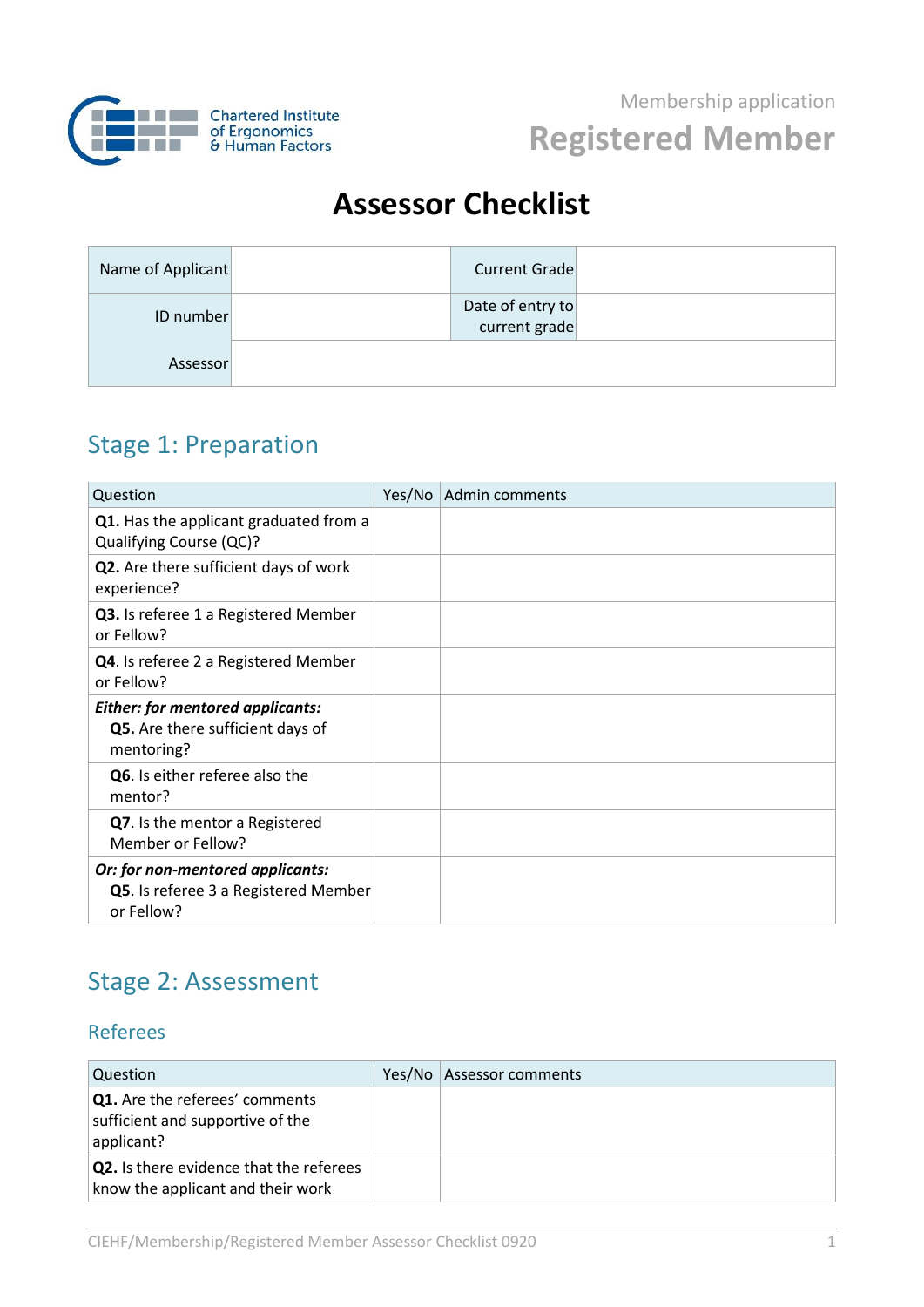| enough to attest to the applicant's |  |
|-------------------------------------|--|
| abilities and professionalism?      |  |

### Mentor *(if applicable)*

| Question                                                                                                                                                               | Yes/No | Assessor comments |
|------------------------------------------------------------------------------------------------------------------------------------------------------------------------|--------|-------------------|
| Q3. Is there sufficient evidence that the<br>mentor has had oversight of the<br>applicant's work over 1 year for QC<br>graduates, or 2 years for non-QC<br>applicants? |        |                   |
| <b>Q4.</b> Is it clear from the mentor that the<br>applicant can successfully define and<br>address specific ergonomics problems?                                      |        |                   |
| Q5. Is it clear from the mentor that the<br>applicant has made use of ergonomics<br>concepts and techniques?                                                           |        |                   |
| Q6. Does it appear that the mentor<br>believes that the applicant exhibits<br>professional behaviour?                                                                  |        |                   |

## Log-book

| Question                                                                                                               | Yes/No | Assessor comments |
|------------------------------------------------------------------------------------------------------------------------|--------|-------------------|
| Q7. Does the log-book contain<br>sufficient examples of work to allow<br>you to judge the applicant's<br>capabilities? |        |                   |
| Q8. Has the applicant demonstrated<br>sufficient professional development?                                             |        |                   |
| Q9. Does the applicant's evidence back<br>up and illustrate their work as detailed<br>in the log-book?                 |        |                   |

## Knowledge & Experience

| Question                                                                                             | Yes/No | Assessor comments |
|------------------------------------------------------------------------------------------------------|--------|-------------------|
| Q10. Has the applicant attained enough<br>experience in ergonomics and human<br>factors?             |        |                   |
| Q11. Does the applicant demonstrate<br>ability and appropriate application<br>across the five areas: |        |                   |
| a. Ergonomics / human factors<br>principles?                                                         |        |                   |
| b. Ergonomics / human factors<br>theory and practice?                                                |        |                   |
| c. Human capabilities and<br>limitations?                                                            |        |                   |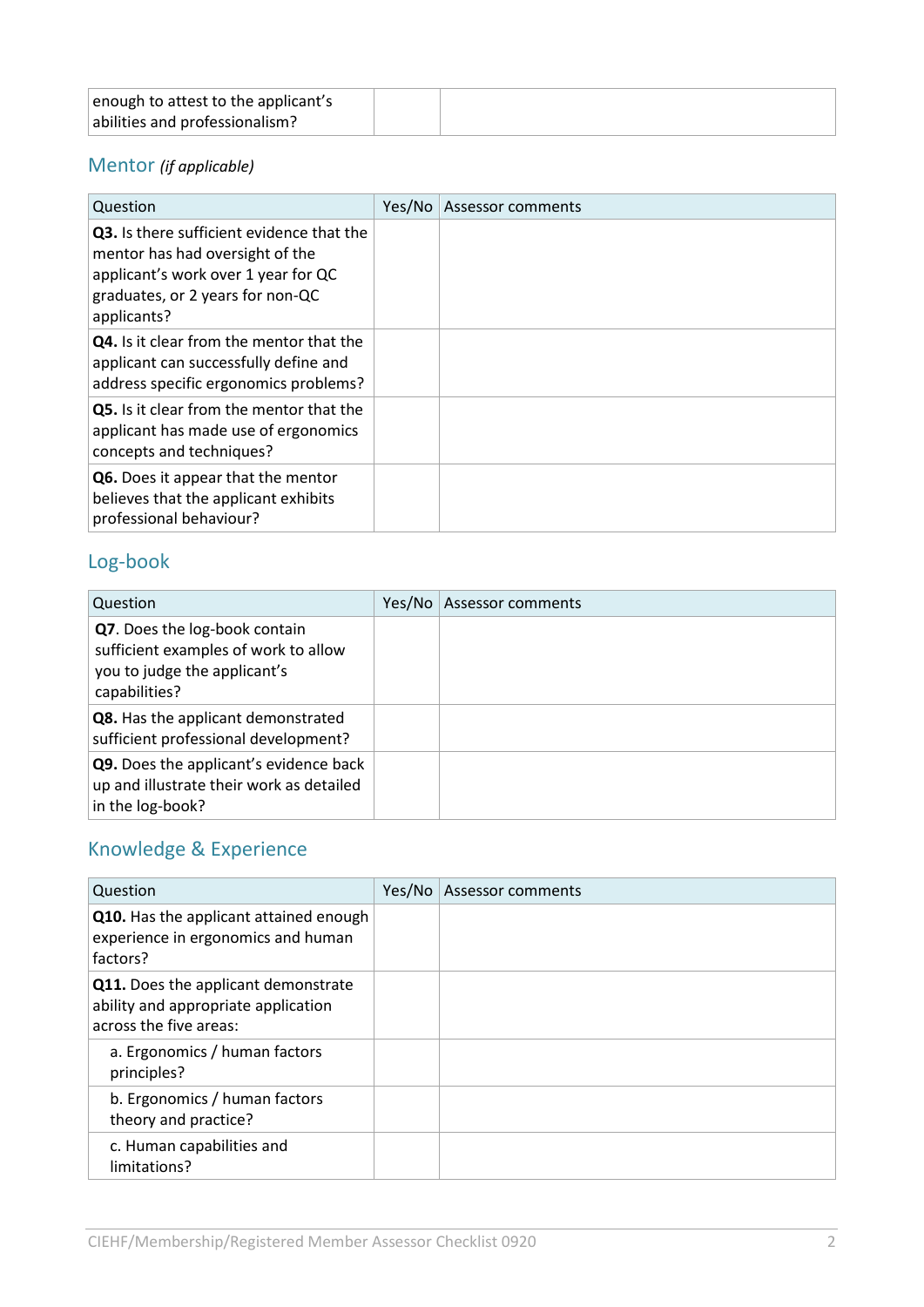| d. Design and development of<br>systems?                                                            |  |
|-----------------------------------------------------------------------------------------------------|--|
| e. Professional skills and<br>implementation?                                                       |  |
| Q12. Has the applicant demonstrated a<br>wide breadth of ergonomics and human<br>factors knowledge? |  |
| Q13. Has the applicant demonstrated<br>depth of ergonomics and human factors<br>experience?         |  |
| Q14. Is there evidence of a systems<br>approach?                                                    |  |

### CPD

| Question                                                                                                                                                                         | Yes/No | Assessor comments |
|----------------------------------------------------------------------------------------------------------------------------------------------------------------------------------|--------|-------------------|
| Q15. Has the applicant included 5<br>activities demonstrating professional<br>development not covered in their log<br>book?                                                      |        |                   |
| Q16. Has the applicant recorded at<br>least 3 activities in their forward plan<br>showing how they intend to maintain<br>and develop their competencies over<br>the coming year? |        |                   |

# Stage 3: Feedback & Decision

| Assessor's overall comments on the application (including any additional comments not covered above) |  |  |
|------------------------------------------------------------------------------------------------------|--|--|
|                                                                                                      |  |  |
|                                                                                                      |  |  |
|                                                                                                      |  |  |
| Assessor's feedback to the applicant                                                                 |  |  |
|                                                                                                      |  |  |
|                                                                                                      |  |  |
|                                                                                                      |  |  |
| Assessor's decision                                                                                  |  |  |
|                                                                                                      |  |  |
|                                                                                                      |  |  |

| Assessor's signature |  |
|----------------------|--|
|                      |  |
| Date                 |  |